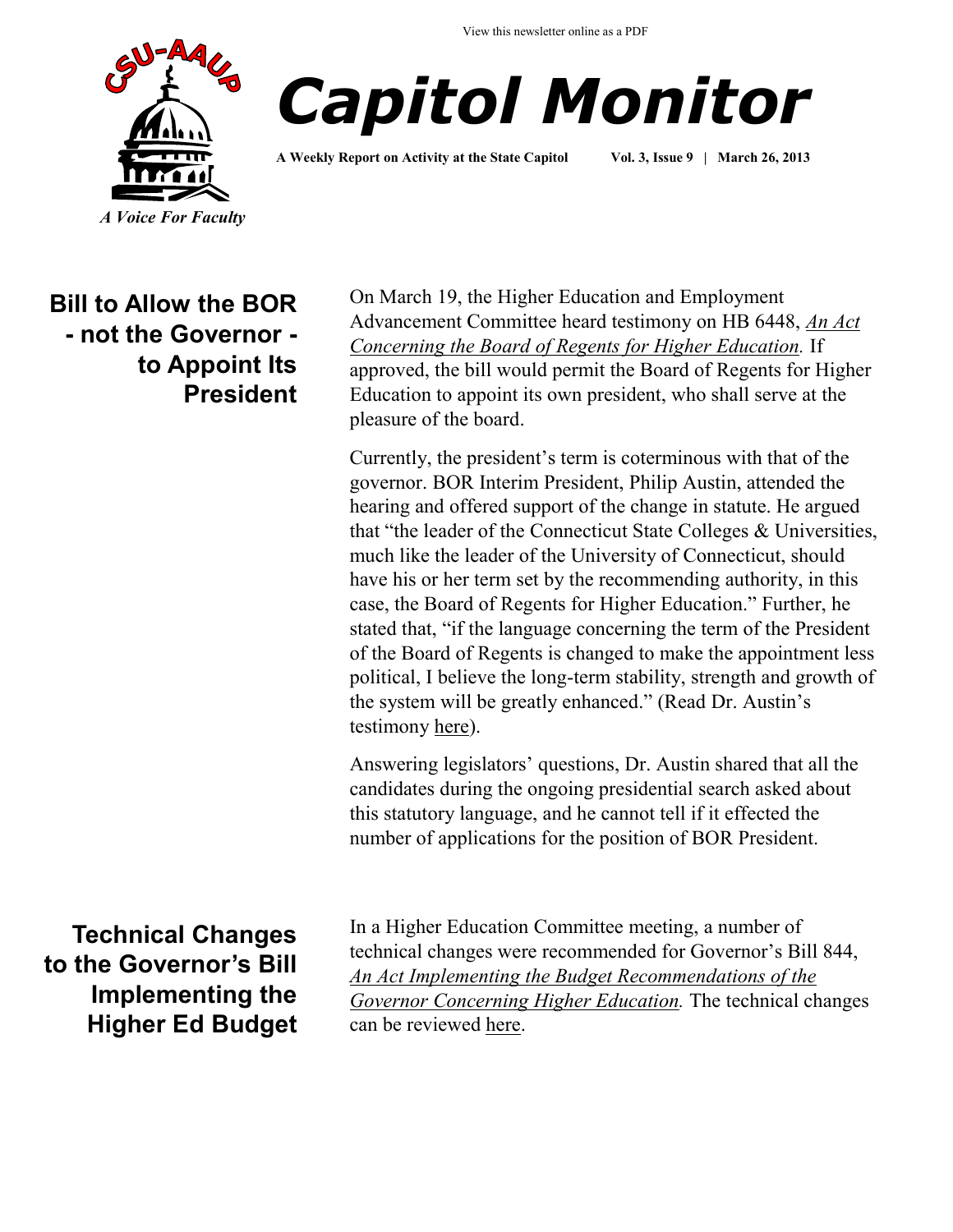# **Campus Security & Safety**

On March 19, the Higher Education and Employment Advancement Committee heard testimony on HB 6655, *[An Act](http://www.cga.ct.gov/asp/cgabillstatus/cgabillstatus.asp?selBillType=Bill&bill_num=6655&which_year=2013&SUBMIT1.x=-643&SUBMIT1.y=0&SUBMIT1=Normal)  [Concerning Campus Safety and Security](http://www.cga.ct.gov/asp/cgabillstatus/cgabillstatus.asp?selBillType=Bill&bill_num=6655&which_year=2013&SUBMIT1.x=-643&SUBMIT1.y=0&SUBMIT1=Normal)*. Dr. Jane Fried, Professor and Director of the Student Development in Higher Education, Masters in Counseling program at CCSU attended the hearing to offer testimony on this bill. Read Dr. Fried's testimony [here.](http://www.cga.ct.gov/2013/HEDdata/Tmy/2013HB-06655-R000319-Dr.%20Jane%20Fried,%20Ph.%20D.,%20Professor,CCSU-TMY.PDF)

In addition to Dr. Fried, the Chief of Police and Director of Public Safety at UConn and the Director of Public Safety and Risk Management at the University of St. Joseph offered testimony on the bill. Links to their testimony can be found [here.](http://www.cga.ct.gov/asp/menu/CommDocTmyBillAllComm.asp?bill=HB-06655&doc_year=2013) 

## **Bills and Files: Week of 3/18**

*"I support or oppose one of these bills; what should I do?"*

- 1. Write to your legislators! Find them [here.](http://www.cga.ct.gov/asp/menu/CGAFindLeg.asp)
- 2. [Track](http://www.cga.ct.gov/aspx/CGAPublicBillTrack/Register.aspx) the bill so you know when public hearings are scheduled.

### **H.B. No. 5602 (COMM):** *[AN ACT EXEMPTING](http://www.cga.ct.gov/asp/cgabillstatus/cgabillstatus.asp?selBillType=Bill&bill_num=HB05602&which_year=2013)  [INSTITUTIONS OF HIGHER EDUCATION THAT OFFER](http://www.cga.ct.gov/asp/cgabillstatus/cgabillstatus.asp?selBillType=Bill&bill_num=HB05602&which_year=2013)  [FREE COURSES TO INMATES FROM STATE](http://www.cga.ct.gov/asp/cgabillstatus/cgabillstatus.asp?selBillType=Bill&bill_num=HB05602&which_year=2013)  [CONTRACTING REQUIREMENTS](http://www.cga.ct.gov/asp/cgabillstatus/cgabillstatus.asp?selBillType=Bill&bill_num=HB05602&which_year=2013)*

**Statement of Purpose:** To exempt institutions of higher education that arrange for professors to teach free for-credit courses to inmates from state contracting requirements.

#### **Files**

**Please note that once a bill becomes a file it possibly could go to the House or Senate floor within two days to be voted on.**

### File 37: *[AN ACT CONCERNING THE INCLUSION OF](http://www.cga.ct.gov/asp/cgabillstatus/cgabillstatus.asp?selBillType=File+Copy&bill_num=37&which_year=2013&SUBMIT1.x=-680&SUBMIT1.y=0&SUBMIT1=Normal)  [LABOR HISTORY IN THE PUBLIC SCHOOL](http://www.cga.ct.gov/asp/cgabillstatus/cgabillstatus.asp?selBillType=File+Copy&bill_num=37&which_year=2013&SUBMIT1.x=-680&SUBMIT1.y=0&SUBMIT1=Normal)*

*[CURRICULUM.](http://www.cga.ct.gov/asp/cgabillstatus/cgabillstatus.asp?selBillType=File+Copy&bill_num=37&which_year=2013&SUBMIT1.x=-680&SUBMIT1.y=0&SUBMIT1=Normal)* The Committee on Labor and Public Employees reported through REP. TERCYAK of the 26th Dist., Chairperson of the Committee on the part of the House, that the substitute bill ought to pass.

File 89: *[AN ACT CONCERNING THE DISCLOSURE OF](http://www.cga.ct.gov/asp/cgabillstatus/cgabillstatus.asp?selBillType=File+Copy&bill_num=89&which_year=2013&SUBMIT1.x=-643&SUBMIT1.y=0&SUBMIT1=Normal)  [PERFORMANCE EVALUATIONS OF THE MEMBERS OF](http://www.cga.ct.gov/asp/cgabillstatus/cgabillstatus.asp?selBillType=File+Copy&bill_num=89&which_year=2013&SUBMIT1.x=-643&SUBMIT1.y=0&SUBMIT1=Normal)  [THE STATE BOARD OF LABOR RELATIONS AND THE](http://www.cga.ct.gov/asp/cgabillstatus/cgabillstatus.asp?selBillType=File+Copy&bill_num=89&which_year=2013&SUBMIT1.x=-643&SUBMIT1.y=0&SUBMIT1=Normal)  [STATE BOARD OF MEDIATION AND ARBITRATION.](http://www.cga.ct.gov/asp/cgabillstatus/cgabillstatus.asp?selBillType=File+Copy&bill_num=89&which_year=2013&SUBMIT1.x=-643&SUBMIT1.y=0&SUBMIT1=Normal)* 

The Committee on Labor and Public Employees reported through REP. TERCYAK of the 26th Dist., Chairperson of the Committee on the part of the House, that the bill ought to pass.